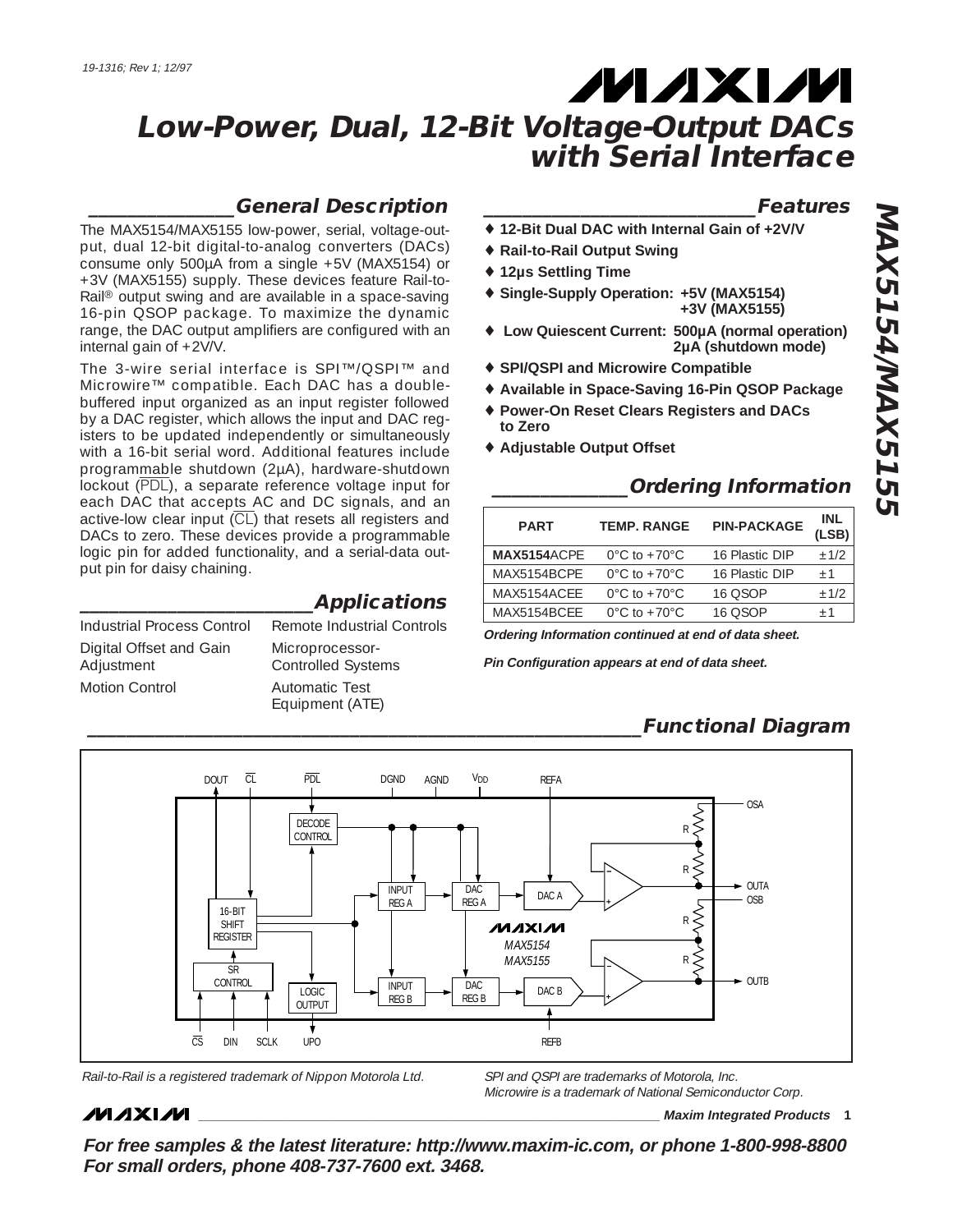### **ABSOLUTE MAXIMUM RATINGS**

| Continuous P  |
|---------------|
| Plastic DIP   |
| QSOP (der     |
| CERDIP (c     |
| Operating Ter |
| MAX515        |
| MAX515        |
| MAX515        |
| Storage Temp  |
| Lead Temper   |
|               |

| Continuous Power Dissipation ( $T_A = +70^{\circ}$ C) |  |
|-------------------------------------------------------|--|
| Plastic DIP (derate 10.5mW/°C above +70°C) 842mW      |  |
|                                                       |  |
| CERDIP (derate 10.00mW/°C above +70°C)800mW           |  |
| Operating Temperature Ranges                          |  |
|                                                       |  |
|                                                       |  |
|                                                       |  |
|                                                       |  |
| Lead Temperature (soldering, 10sec)  + 300°C          |  |
|                                                       |  |

Stresses beyond those listed under "Absolute Maximum Ratings" may cause permanent damage to the device. These are stress ratings only, and functional operation of the device at these or any other conditions beyond those indicated in the operational sections of the specifications is not implied. Exposure to absolute maximum rating conditions for extended periods may affect device reliability.

### **ELECTRICAL CHARACTERISTICS—MAX5154**

(V<sub>DD</sub> = +5V ±10%, VREFA = VREFB = 2.048V, R<sub>L</sub> = 10kΩ, C<sub>L</sub> = 100pF, T<sub>A</sub> = T<sub>MIN</sub> to T<sub>MAX</sub>, unless otherwise noted. Typical values are at  $T_{A}$ = +25°C (OS\_tied to AGND for a gain of +2V/V).)

| <b>PARAMETER</b>                                      | <b>SYMBOL</b>   | <b>CONDITIONS</b>                                                                | <b>MIN</b>                                                         | <b>TYP</b>   | <b>MAX</b>     | <b>UNITS</b> |             |
|-------------------------------------------------------|-----------------|----------------------------------------------------------------------------------|--------------------------------------------------------------------|--------------|----------------|--------------|-------------|
| <b>STATIC PERFORMANCE</b>                             |                 |                                                                                  |                                                                    |              |                |              |             |
| Resolution                                            |                 |                                                                                  |                                                                    | 12           |                |              | <b>Bits</b> |
| Integral Nonlinearity                                 | INL             | (Note 1)                                                                         | <b>MAX5154A</b>                                                    |              |                | ±1/2         | <b>LSB</b>  |
|                                                       |                 |                                                                                  | MAX5154B                                                           |              |                | $+1$         |             |
| <b>Differential Nonlinearity</b>                      | <b>DNL</b>      | Guaranteed monotonic                                                             |                                                                    |              |                | ±1           | <b>LSB</b>  |
| Offset Error                                          | $V_{OS}$        | $Code = 6$                                                                       |                                                                    |              |                | ±6           | mV          |
| Offset Tempco                                         | TCVos           | Normalized to 2.048V                                                             |                                                                    |              | 4              |              | ppm/°C      |
| Gain Error                                            |                 |                                                                                  |                                                                    |              | $-0.2$         | $\pm 3$      | <b>LSB</b>  |
| Gain-Error Tempco                                     |                 | Normalized to 2.048V                                                             |                                                                    |              | $\overline{4}$ |              | ppm/°C      |
| <b>V<sub>DD</sub></b> Power-Supply<br>Rejection Ratio | <b>PSRR</b>     | $4.5V \le V_{DD} \le 5.5V$                                                       |                                                                    |              | 20             | 260          | $\mu$ V/V   |
| <b>REFERENCE INPUT</b>                                |                 |                                                                                  |                                                                    |              |                |              |             |
| Reference Input Range                                 | <b>REF</b>      |                                                                                  |                                                                    | $\mathbf{O}$ |                | $VDD - 1.4$  | $\vee$      |
| Reference Input Resistance                            | RRFF            | Minimum with code 1554 hex                                                       |                                                                    | 14           | 20             |              | $k\Omega$   |
| <b>MULTIPLYING-MODE PERFORMANCE</b>                   |                 |                                                                                  |                                                                    |              |                |              |             |
| Reference 3dB Bandwidth                               |                 | Input $code = 1$ FFE hex,<br>$V_{REF}$ = 0.67Vp-p at 2.5V <sub>DC</sub>          |                                                                    |              | 300            |              | kHz         |
| Reference Feedthrough                                 |                 |                                                                                  | Input $code = 0000$ hex,<br>$V_{REF} = (V_{DD} - 1.4Vp-p)$ at 1kHz |              | $-82$          |              | dB          |
| Signal-to-Noise plus<br><b>Distortion Ratio</b>       | <b>SINAD</b>    | Input code = 1FFE hex,<br>$V_{REF}$ = 1Vp-p at 1.25V <sub>DC</sub> , $f = 25kHz$ |                                                                    |              | 75             |              | dB          |
| <b>DIGITAL INPUTS</b>                                 |                 |                                                                                  |                                                                    |              |                |              |             |
| Input High Voltage                                    | V <sub>IH</sub> | CL, PDL, CS, DIN, SCLK                                                           |                                                                    | 3            |                |              | $\vee$      |
| Input Low Voltage                                     | $V_{IL}$        | CL, PDL, CS, DIN, SCLK                                                           |                                                                    |              |                | 0.8          | $\vee$      |
| Input Hysteresis                                      | <b>VHYS</b>     |                                                                                  |                                                                    |              | 200            |              | mV          |
| Input Leakage Current                                 | <sup>I</sup> IN | $V_{IN} = 0V$ to $V_{DD}$                                                        |                                                                    |              | 0.001          | ±1           | μA          |
| Input Capacitance                                     | $C_{IN}$        |                                                                                  |                                                                    |              | 8              |              | pF          |

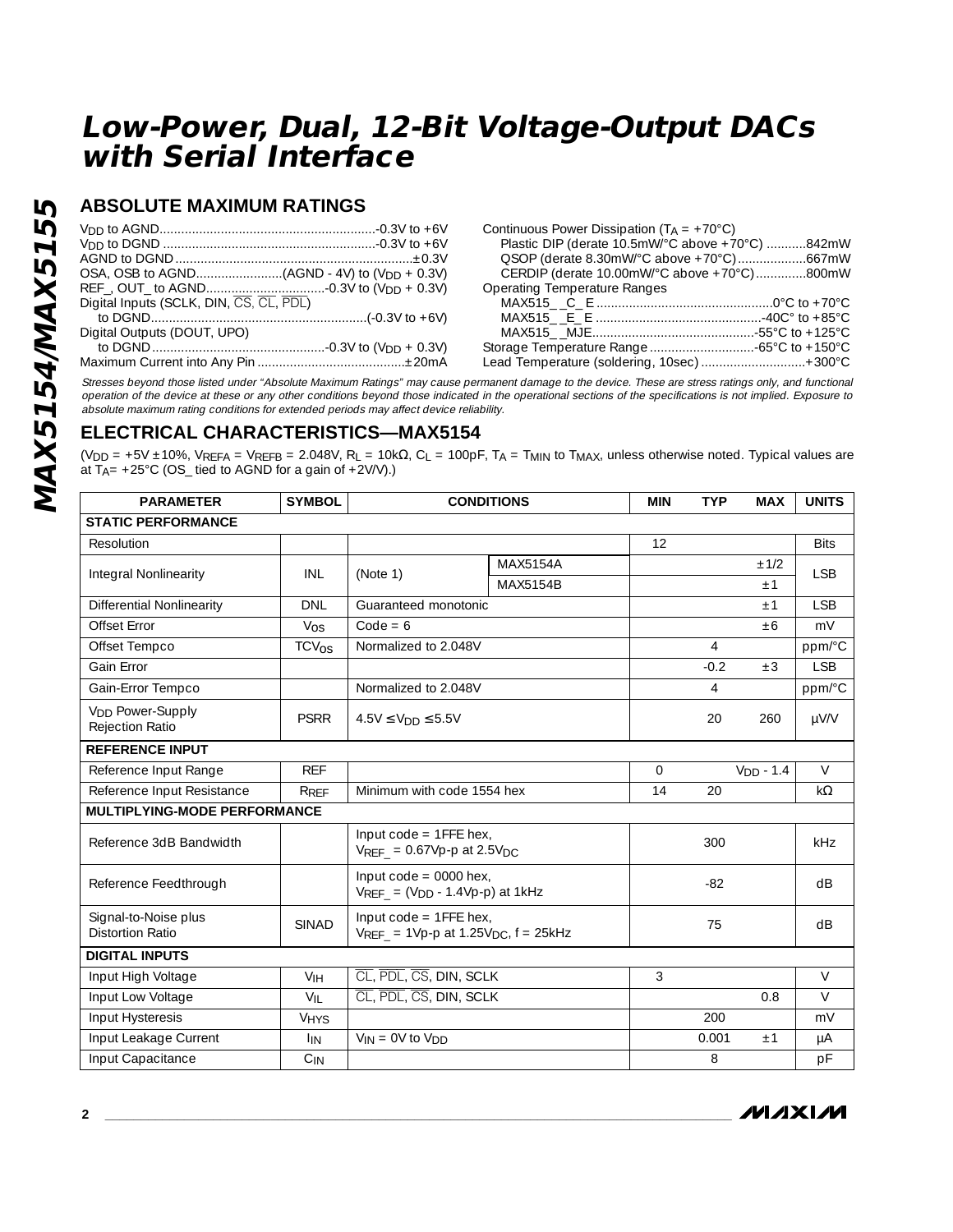### **ELECTRICAL CHARACTERISTICS—MAX5154 (continued)**

(VDD = +5V ±10%, VREFA = VREFB = 2.048V, RL = 10kΩ, CL = 100pF, TA = TMIN to TMAX, unless otherwise noted. Typical values are at  $T_A$ = +25°C (OS\_ tied to AGND for a gain of +2V/V).)

| <b>PARAMETER</b>                                    | <b>SYMBOL</b>    | <b>CONDITIONS</b>                                                                        | <b>MIN</b>     | <b>TYP</b>           | <b>MAX</b> | <b>UNITS</b> |  |  |
|-----------------------------------------------------|------------------|------------------------------------------------------------------------------------------|----------------|----------------------|------------|--------------|--|--|
| DIGITAL OUTPUTS (DOUT, UPO)                         |                  |                                                                                          |                |                      |            |              |  |  |
| Output High Voltage                                 | VOH              | <b>ISOURCE = 2mA</b>                                                                     | $VDD - 0.5$    |                      |            | $\vee$       |  |  |
| Output Low Voltage                                  | VOL              | $I_{SINK} = 2mA$                                                                         |                | 0.13                 | 0.40       | $\vee$       |  |  |
| <b>DYNAMIC PERFORMANCE</b>                          |                  |                                                                                          |                |                      |            |              |  |  |
| Voltage Output Slew Rate                            | <b>SR</b>        |                                                                                          |                | 0.75                 |            | $V/\mu s$    |  |  |
| <b>Output Settling Time</b>                         |                  | To 1/2LSB of full-scale, V <sub>STFP</sub> = 4V                                          |                | 15                   |            | $\mu s$      |  |  |
| <b>Output Voltage Swing</b>                         |                  | Rail-to-rail (Note 2)                                                                    |                | 0 to V <sub>DD</sub> |            | $\vee$       |  |  |
| OSA or OSB Input Resistance                         | Ros              |                                                                                          | 24             | 34                   |            | $k\Omega$    |  |  |
| Time Required to Exit Shutdown                      |                  |                                                                                          |                | 25                   |            | $\mu s$      |  |  |
| Digital Feedthrough                                 |                  | $\overline{CS}$ = V <sub>DD</sub> , f <sub>DIN</sub> = 100kHz, V <sub>SCLK</sub> = 5Vp-p |                | 5                    |            | $nV-S$       |  |  |
| Digital Crosstalk                                   |                  |                                                                                          |                | 5                    |            | $nV-S$       |  |  |
| <b>POWER SUPPLIES</b>                               |                  |                                                                                          |                |                      |            |              |  |  |
| Positive Supply Voltage                             | V <sub>DD</sub>  |                                                                                          | 4.5            |                      | 5.5        | $\vee$       |  |  |
| Power-Supply Current                                | I <sub>DD</sub>  | (Note 3)                                                                                 |                | 0.5                  | 0.65       | mA           |  |  |
| Power-Supply Current                                | IDD(SHDN)        | (Note 3)                                                                                 |                | $\overline{2}$       | 10         | μA           |  |  |
| in Shutdown                                         |                  |                                                                                          |                |                      |            |              |  |  |
| Reference Current in Shutdown                       |                  |                                                                                          |                | $\Omega$             | ±1         | μA           |  |  |
| <b>TIMING CHARACTERISTICS</b>                       |                  |                                                                                          |                |                      |            |              |  |  |
| <b>SCLK Clock Period</b>                            | tcp              | (Note 4)                                                                                 | 100            |                      |            | ns           |  |  |
| <b>SCLK Pulse Width High</b>                        | tch              |                                                                                          | 40             |                      |            | ns           |  |  |
| <b>SCLK Pulse Width Low</b>                         | tcL              |                                                                                          | 40             |                      |            | ns           |  |  |
| CS Fall to SCLK Rise<br>Setup Time                  | tcss             |                                                                                          | 40             |                      |            | ns           |  |  |
| SCLK Rise to CS Rise<br><b>Hold Time</b>            | tcsh             |                                                                                          | $\overline{0}$ |                      |            | ns           |  |  |
| SDI Setup Time                                      | t <sub>DS</sub>  |                                                                                          | 40             |                      |            | ns           |  |  |
| SDI Hold Time                                       | t <sub>DH</sub>  |                                                                                          | $\overline{0}$ |                      |            | ns           |  |  |
| <b>SCLK Rise to DOUT</b><br>Valid Propagation Delay | t <sub>DO1</sub> | $C$ <sub>LOAD</sub> = 200pF                                                              |                |                      | 80         | ns           |  |  |
| <b>SCLK Fall to DOUT</b><br>Valid Propagation Delay | t <sub>DO2</sub> | $C$ <sub>LOAD</sub> = 200pF                                                              |                |                      | 80         | ns           |  |  |
| SCLK Rise to CS Fall Delay                          | $t_{CS0}$        |                                                                                          | 10             |                      |            | ns           |  |  |
| CS Rise to SCLK Rise Hold                           | t <sub>CS1</sub> |                                                                                          | 40             |                      |            | ns           |  |  |
| CS Pulse Width High                                 | tcsw             |                                                                                          | 100            |                      |            | ns           |  |  |

**Note 1:** Accuracy is specified from code 6 to code 4095.

Note 2: Accuracy is better than 1LSB for V<sub>OUT\_</sub> greater than 6mV and less than V<sub>DD</sub> - 50mV. Guaranteed by PSRR test at the end points.

**Note 3:** Digital inputs are set to either V<sub>DD</sub> or DGND, code = 0000 hex,  $R_L = \infty$ .

**Note 4:** SCLK minimum clock period includes the rise and fall times.

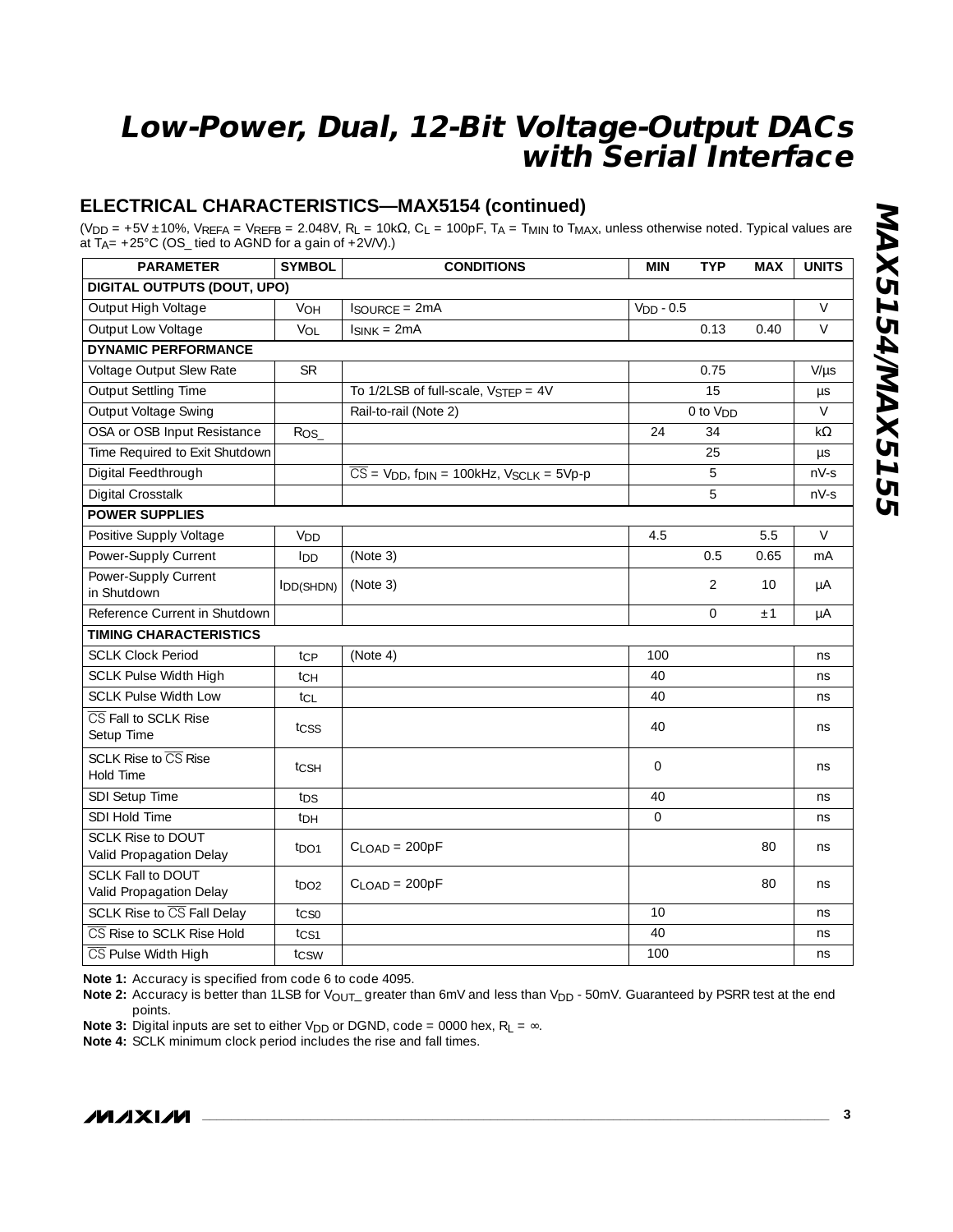### **ELECTRICAL CHARACTERISTICS—MAX5155**

(V<sub>DD</sub> = +2.7V to +3.6V, V $_{\text{REFA}}$  = V $_{\text{REFB}}$  = 1.25V,  $R_{\text{L}}$  = 10kΩ, C<sub>L</sub> = 100pF, T<sub>A</sub> = T<sub>MIN</sub> to T<sub>MAX</sub>, unless otherwise noted. Typical values are at T<sub>A</sub> = +25°C (OS\_ pins tied to AGND for a gain of +2V/V).)

| <b>PARAMETER</b>                                      | <b>SYMBOL</b>           | <b>CONDITIONS</b>                                                                        |          | <b>MIN</b>  | <b>TYP</b>           | <b>MAX</b>  | <b>UNITS</b> |
|-------------------------------------------------------|-------------------------|------------------------------------------------------------------------------------------|----------|-------------|----------------------|-------------|--------------|
| <b>STATIC PERFORMANCE</b>                             |                         |                                                                                          |          |             |                      |             |              |
| Resolution                                            |                         |                                                                                          |          | 12          |                      |             | <b>Bits</b>  |
|                                                       |                         |                                                                                          | MAX5155A |             |                      | ±1          |              |
| Integral Nonlinearity                                 | INL                     | (Note 5)                                                                                 | MAX5155B |             |                      | ±2          | <b>LSB</b>   |
| <b>Differential Nonlinearity</b>                      | DNL                     | Guaranteed monotonic                                                                     |          |             |                      | ±1          | <b>LSB</b>   |
| Offset Error                                          | $V_{OS}$                | $Code = 10$                                                                              |          |             |                      | ±6          | mV           |
| Offset Tempco                                         | <b>TCV<sub>OS</sub></b> | Normalized to 1.25V                                                                      |          |             | 6.5                  |             | ppm/°C       |
| Gain Error                                            |                         |                                                                                          |          |             | $-0.2$               | ±4          | <b>LSB</b>   |
| Gain-Error Tempco                                     |                         | Normalized to 1.25V                                                                      |          |             | 6.5                  |             | ppm/°C       |
| <b>V<sub>DD</sub></b> Power-Supply<br>Rejection Ratio | <b>PSRR</b>             | $2.7V \leq V_{DD} \leq 3.6V$                                                             |          |             | 40                   | 320         | $\mu$ V/V    |
| <b>REFERENCE INPUT (VREF)</b>                         |                         |                                                                                          |          |             |                      |             |              |
| Reference Input Range                                 | <b>REF</b>              |                                                                                          |          | $\Omega$    |                      | $VDD - 1.4$ | $\vee$       |
| Reference Input Resistance                            | RREF                    | Minimum with code 1554 hex                                                               |          | 14          | 20                   |             | k $\Omega$   |
| <b>MULTIPLYING-MODE PERFORMANCE</b>                   |                         |                                                                                          |          |             |                      |             |              |
| Reference 3dB Bandwidth                               |                         | Input $code = 1$ FFE hex,<br>$V_{REF}$ = 0.67Vp-p at 0.75V <sub>DC</sub>                 |          |             | 300                  |             | kHz          |
| Reference Feedthrough                                 |                         | Input $code = 0000$ hex,<br>$V_{REF} = (V_{DD} - 1.4)Vp$ -p at 1kHz                      |          |             | $-82$                |             | dB           |
| Signal-to-Noise plus<br><b>Distortion Ratio</b>       | <b>SINAD</b>            | Input $code = 1$ FFE hex,<br>$V_{REF}$ = 1Vp-p at 1V <sub>DC</sub> , $f = 15kHz$         |          |             | 73                   |             | dB           |
| <b>DIGITAL INPUTS</b>                                 |                         |                                                                                          |          |             |                      |             |              |
| Input High Voltage                                    | VIH                     | CL, PDL, CS, DIN, SCLK                                                                   |          | 2.2         |                      |             | $\vee$       |
| Input Low Voltage                                     | VIL                     | CL, PDL, CS, DIN, SCLK                                                                   |          |             |                      | 0.8         | $\vee$       |
| Input Hysteresis                                      | <b>VHYS</b>             |                                                                                          |          |             | 200                  |             | mV           |
| Input Leakage Current                                 | <b>IIN</b>              | $V_{IN} = 0V$ to $V_{DD}$                                                                |          |             | $\mathbf{O}$         | ±1          | μA           |
| Input Capacitance                                     | $C_{IN}$                |                                                                                          |          |             | 8                    |             | pF           |
| DIGITAL OUTPUTS (DOUT, UPO)                           |                         |                                                                                          |          |             |                      |             |              |
| Output High Voltage                                   | VOH                     | <b>ISOURCE = 2mA</b>                                                                     |          | $VDD - 0.5$ |                      |             | $\vee$       |
| Output Low Voltage                                    | VOL                     | $I_{SINK} = 2mA$                                                                         |          |             | 0.13                 | 0.4         | $\vee$       |
| <b>DYNAMIC PERFORMANCE</b>                            |                         |                                                                                          |          |             |                      |             |              |
| Voltage Output Slew Rate                              | <b>SR</b>               |                                                                                          |          |             | 0.75                 |             | $V/\mu s$    |
| <b>Output Settling Time</b>                           |                         | To 1/2LSB of full-scale, V <sub>STEP</sub> = 2.5V                                        |          |             | 15                   |             | μs           |
| Output Voltage Swing                                  |                         | Rail-to-rail (Note 6)                                                                    |          |             | 0 to V <sub>DD</sub> |             | V            |
| OSA or OSB Input Resistance                           | $ROS_$                  | 24                                                                                       |          | 34          |                      | $k\Omega$   |              |
| Time Required for Valid<br>Operation after Shutdown   |                         | 25                                                                                       |          |             | μs                   |             |              |
| Digital Feedthrough                                   |                         | $\overline{CS}$ = V <sub>DD</sub> , f <sub>DIN</sub> = 100kHz, V <sub>SCLK</sub> = 3Vp-p |          |             | 5                    |             | $nV-S$       |
| Digital Crosstalk                                     |                         |                                                                                          |          |             | 5                    |             | nV-s         |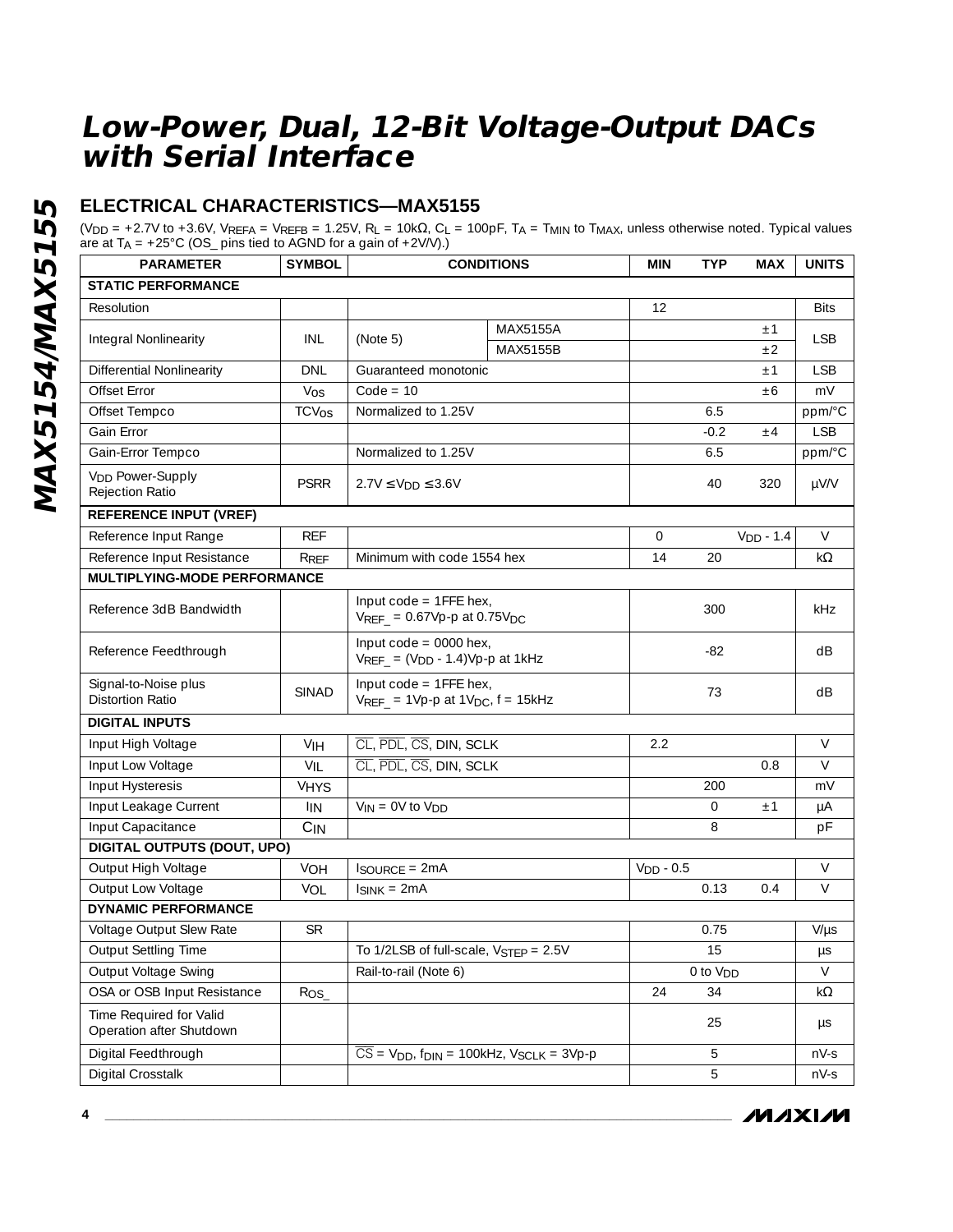### **ELECTRICAL CHARACTERISTICS—MAX5155 (continued)**

(VDD = +2.7V to +3.6V, VREFA = VREFB = 1.25V, RL = 10kΩ, CL = 100pF, TA = TMIN to TMAX, unless otherwise noted. Typical values are at  $T_A = +25^{\circ}$ C (OS\_ pins tied to AGND for a gain of  $+2V/V$ ).)

| <b>PARAMETER</b>                                    | <b>SYMBOL</b>             | <b>CONDITIONS</b>           | <b>MIN</b> | <b>TYP</b> | <b>MAX</b> | <b>UNITS</b> |  |  |
|-----------------------------------------------------|---------------------------|-----------------------------|------------|------------|------------|--------------|--|--|
| <b>POWER SUPPLIES</b>                               |                           |                             |            |            |            |              |  |  |
| Positive Supply Voltage                             | V <sub>DD</sub>           |                             | 2.7        |            | 3.6        | $\vee$       |  |  |
| Power-Supply Current                                | Inn                       | (Note 7)                    |            | 0.45       | 0.6        | mA           |  |  |
| Power-Supply Current<br>in Shutdown                 | $\vert$ DD (SHDN) $\vert$ | (Note 7)                    |            | 1          | 8          | μA           |  |  |
| Reference Current in Shutdown                       |                           |                             |            | 0          | ±1         | μA           |  |  |
| <b>TIMING CHARACTERISTICS</b>                       |                           |                             |            |            |            |              |  |  |
| <b>SCLK Clock Period</b>                            | tcp                       | (Note 4)                    | 100        |            |            | ns           |  |  |
| <b>SCLK Pulse Width High</b>                        | tсн                       |                             | 40         |            |            | ns           |  |  |
| <b>SCLK Pulse Width Low</b>                         | tcL                       |                             | 40         |            |            | ns           |  |  |
| CS Fall to SCLK Rise<br>Setup Time                  | tcss                      |                             | 40         |            |            | ns           |  |  |
| SCLK Rise to CS Rise Hold Time                      | tcsh                      |                             | $\Omega$   |            |            | ns           |  |  |
| SDI Setup Time                                      | t <sub>DS</sub>           |                             | 50         |            |            | ns           |  |  |
| SDI Hold Time                                       | t <sub>DH</sub>           |                             | $\Omega$   |            |            | ns           |  |  |
| <b>SCLK Rise to DOUT Valid</b><br>Propagation Delay | $t_{\text{DO1}}$          | $CI$ $OAD = 200pF$          |            |            | 120        | ns           |  |  |
| SCLK Fall to DOUT Valid<br>Propagation Delay        | $t_{\text{DO2}}$          | $C$ <sub>LOAD</sub> = 200pF |            |            | 120        | ns           |  |  |
| SCLK Rise to CS Fall Delay                          | tcso                      |                             | 10         |            |            | ns           |  |  |
| CS Rise to SCLK Rise Hold                           | t <sub>CS1</sub>          |                             | 40         |            |            | ns           |  |  |
| CS Pulse Width High                                 | tcsw                      |                             | 100        |            |            | ns           |  |  |

**Note 5:** Accuracy is specified from code 10 to code 4095.

Note 6: Accuracy is better than 1LSB for V<sub>OUT</sub> greater than 6mV and less than V<sub>DD</sub> - 80mV. Guaranteed by PSRR test at the end points.

**Note 7:** Digital inputs are set to either V<sub>DD</sub> or DGND, code = 0000 hex,  $R_L = \infty$ .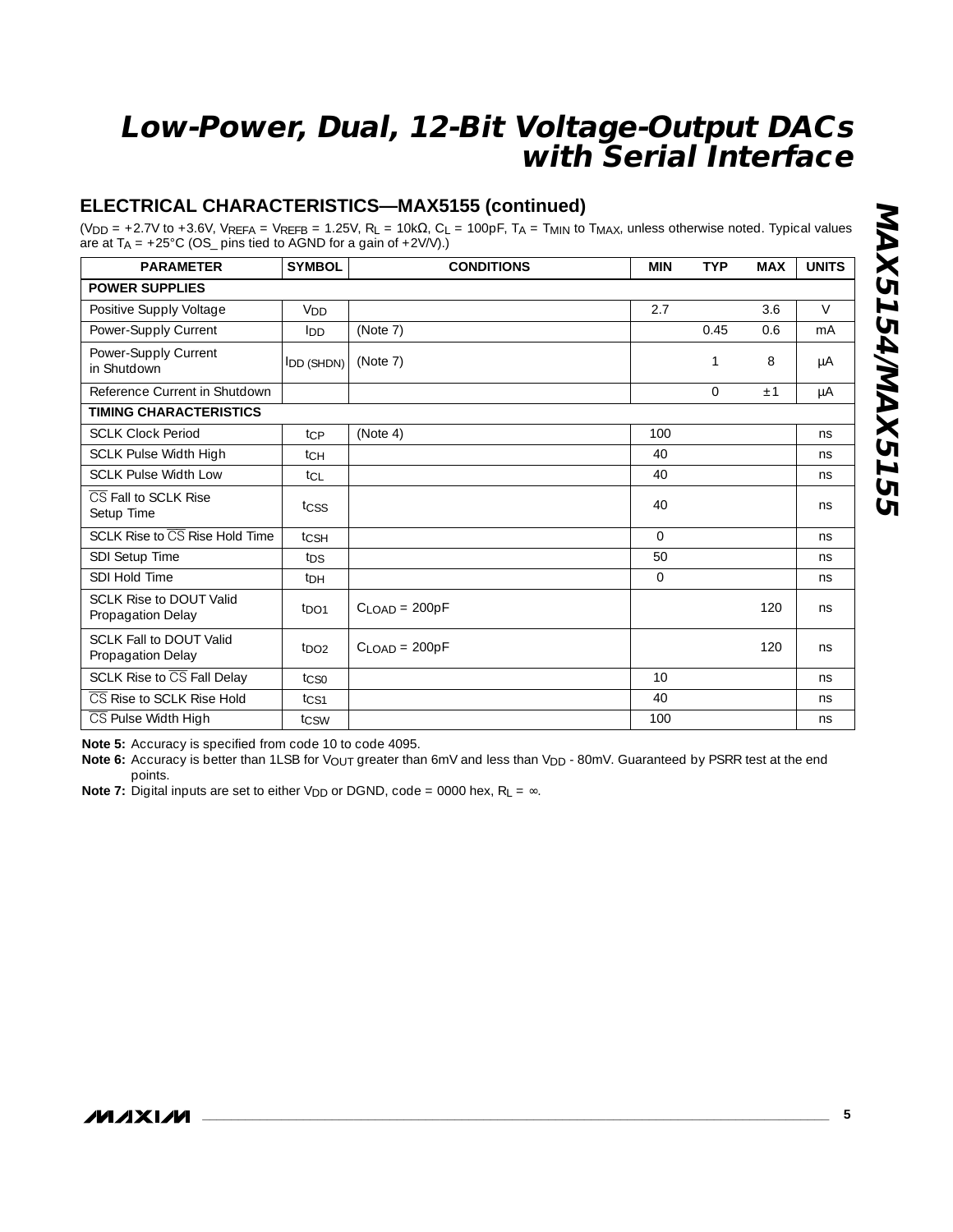$(V_{DD} = +5V$ ,  $R_L = 10k\Omega$ ,  $C_L = 100pF$ ,  $OS_p$  pins tied to AGND,  $T_A = +25°C$ , unless otherwise noted.)

### **MAX5154**

#### **TOTAL HARMONIC DISTORTION REFERENCE VOLTAGE INPUT FREQUENCY RESPONSE SUPPLY CURRENT vs. TEMPERATURE PLUS NOISE vs. FREQUENCY** 0 700 -30  $\overline{1}$  ,  $\overline{1}$  ,  $\overline{1}$  ,  $\overline{1}$  ,  $\overline{1}$  ,  $\overline{1}$  ,  $\overline{1}$  ,  $\overline{1}$ MAX5154/5155 toc02 MAX5154/5155toc01 -2 V<sub>REF</sub> = 1Vp-p @ 2.5V<sub>DC</sub><br>CODE = 1FFE (HEX) CODE = 1FFE (HEX) 650 -4 -40 SUPPLY CURRENT (µA) RELATIVE OUTPUT (dB) SUPPLY CURRENT (µA) -6 600 THD + NOISE (dB) THD + NOISE (dB) -8 -50 -10 550 -60 -12  $CODF = 0000$  (HEX) 500 -14 -70 -16 450  $V_{RFF} = 0.67Vp-p \text{ } \textcircled{2.5}V_{DC}$ VREF = 2.048V -18 CODE = 1FFE (HEX)  $R_L = \infty$ -20 400 -80 -55 -35 -15 5 25 45 65 85 105 125 1 370 740 1110 1480 1850 1 10 100 FREQUENCY (kHz) TEMPERATURE (°C) FREQUENCY (kHz) **SHUTDOWN CURRENT REFERENCE FEEDTHROUGH AT 1kHz vs. TEMPERATURE FULL-SCALE ERROR vs. RESISTIVE LOAD** -50 0.50 6 <del>. . . . . . . . .</del> MAX5154/5155 toc04 MAX5154/5155 toc05 VREF = 2.048V VREF = 1V V<sub>REF</sub> = 3.6Vp-p @ 1.88V<sub>DC</sub><br>CODE = 0000 (HEX) | -60 0.25 5 -70  $\mathfrak{F}$ SHUTDOWN CURRENT (µA) FULL-SCALE ERROR (LSB) 0 FULL-SCALE ERROR (LSB)  $\circled{e}$ RELATIVE OUTPUT (dB) -80 Ш SHUTDOWN CURRENT 4 -0.25 -90 -0.50 -100 3 -110 -0.75  $\overline{2}$ **M** -120 -1.00 W w.html/w.hha.ww.uhatrlaMwaka -130 1 -1.25 -140 -1.50 -150  $\theta$ 0.5 1.0 1.5 2.0 2.5 3.0 3.5 4.0 4.5 5.0 5.5 -55 -35 -15 5 25 45 65 85 105 125 0.1 1 10 100 RL (kΩ) FREQUENCY (kHz) TEMPERATURE (°C) **OUTPUT FFT PLOT DYNAMIC RESPONSE RISE TIME DYNAMIC RESPONSE FALL TIME**  $\theta$ MAX5154/5155 toc09 MAX5154/5155 toc07 -10  $V_{REF} = 2.45Vp-p \text{ } @ 1.225V_{DC}$  $f = 1kHz$  $\overline{\mathbb{CS}}$ -20 CODE = 1FFE (HEX) 5V/div -30  $\mathbf{I}$  $\mathbf{I}$ -1 -40 NOTE: RELATIVE TO FULL-SCALE -50



**\_\_\_\_\_\_\_\_\_\_\_\_\_\_\_\_\_\_\_\_\_\_\_\_\_\_\_\_\_\_\_\_\_\_\_\_\_\_\_\_\_\_Typical Operating Characteristics**

MAX5154/5155 toc03

MAX5154/5155 toc06

 $O[1]$ 1V/div

5V/div  $\overline{\text{CS}}$ 

**MAX5154/MAX5155** RELATIVE OUTPUT (dB)

**MAX5154/MAX5155**





2µs/div

VREF = 2.048V





**6 \_\_\_\_\_\_\_\_\_\_\_\_\_\_\_\_\_\_\_\_\_\_\_\_\_\_\_\_\_\_\_\_\_\_\_\_\_\_\_\_\_\_\_\_\_\_\_\_\_\_\_\_\_\_\_\_\_\_\_\_\_\_\_\_\_\_\_\_\_\_\_\_\_\_\_\_\_\_\_\_\_\_\_\_\_\_\_**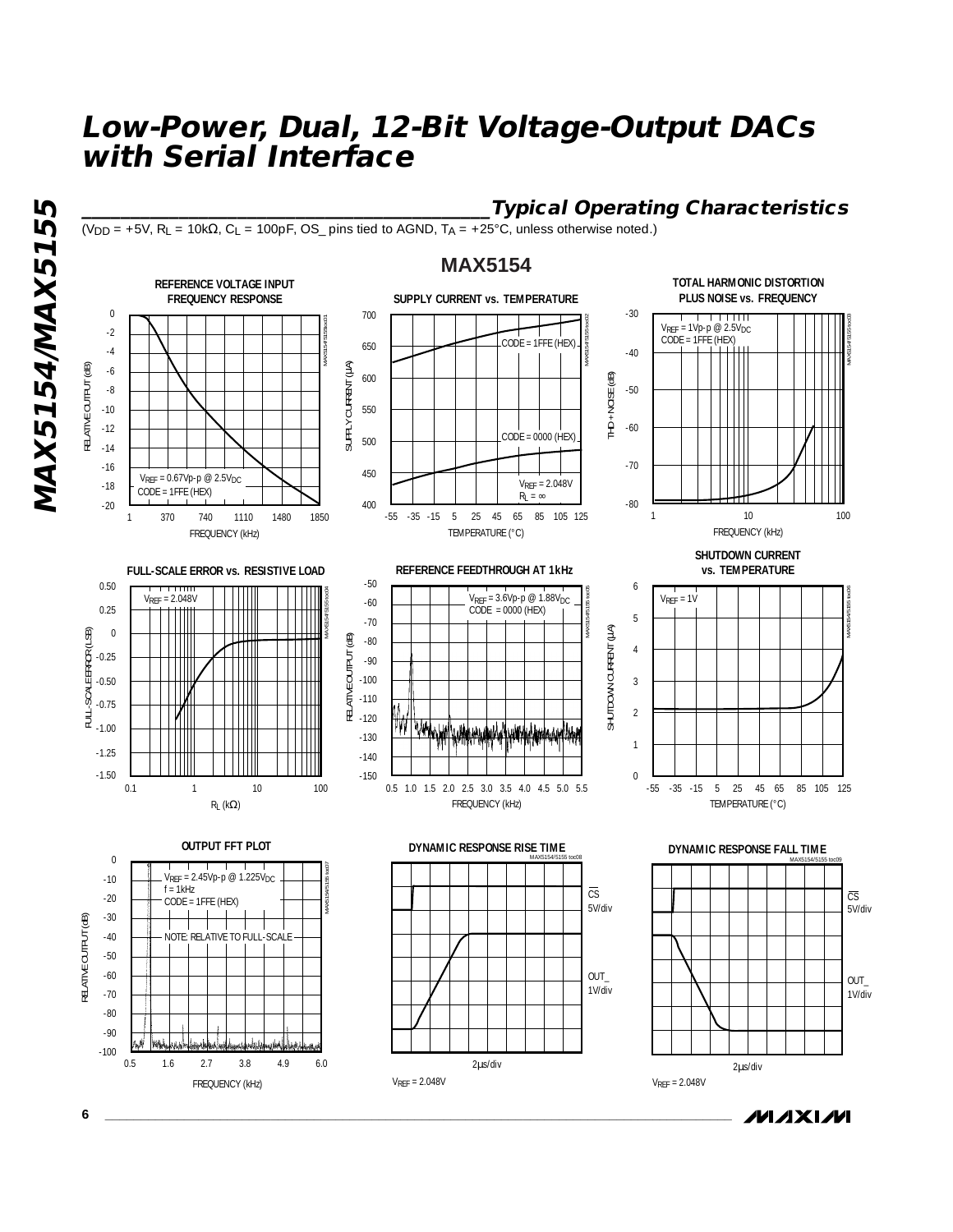#### **\_\_\_\_\_\_\_\_\_\_\_\_\_\_\_\_\_\_\_\_\_\_\_\_\_\_\_\_\_Typical Operating Characteristics (continued) MAX5154/MAX5155 MAX5154/MAX5155**  $(V_{DD} = +3V$ ,  $R_L = 10k\Omega$ ,  $C_L = 100pF$ ,  $OS_p$ ins tied to AGND,  $TA = +25°C$ , unless otherwise noted.) **MAX5155 TOTAL HARMONIC DISTORTION REFERENCE VOLTAGE INPUT SUPPLY CURRENT vs. TEMPERATURE FREQUENCY RESPONSE PLUS NOISE vs. FREQUENCY**  $\boldsymbol{0}$ 560 -30  $V_{REF} = 1Vp-p \ @ \ 1V_{DC}$ MAX5154/5155 toc10 MAX5154/5155 toc11 MAX5154/5155 toc12  $V_{REF} = 1V$ <br> $R_L = \infty$ -2 540 CODE = 1FFE (HEX)  $CODE = 1$ FFE (HEX)  $\perp$ -4 -40 520 CURRENT (MA) SUPPLY CURRENT (µA) RELATIVE OUTPUT (dB) RELATIVE OUTPUT (dB) -6 THD + NOISE (dB) THD + NOISE (dB) 500 -8 -50 -10 480 **SUPPLY** -60 -12 460 CODE = 0000 (HEX) -14 440 -70 -16  $V_{REF} = 0.67Vp-p \text{ } @ 0.75V_{DC}$ 420 -18 CODE = 1FFE 400 -80 -20 1 320 640 960 1280 1600 -55 -35 -15 5 25 45 65 85 105 125 1 10 100 TEMPERATURE (°C) FREQUENCY (kHz) FREQUENCY (kHz) **SHUTDOWN CURRENT REFERENCE FEEDTHROUGH AT 1kHz vs. TEMPERATURE FULL-SCALE ERROR vs. RESISTIVE LOAD** -50 0.25 3.0 T T T T T MAX5154/5155 toc13 MAX5154/5155 toc14  $V_{REF} = 1V$ MAX5154/5155 toc15  $V_{REF} = 1.25V$ V<sub>REF</sub> = 1.6Vp-p @ 0.88V<sub>DC</sub><br>CODE = 0000 (HEX) -60 2.8  $R_{\parallel} = \infty$ 0 -70 2.6 SHUTDOWN CURRENT (MA) SHUTDOWN CURRENT (µA) FULL-SCALE ERROR (LSB) FULL-SCALE ERROR (LSB) RELATIVE OUTPUT (dB) RELATIVE OUTPUT (dB) -80 2.4 -0.25 -90 2.2 -100 2.0 -0.50 -110 1.8 -0.75 -120 1.6 -130 1.4 -1.00 -140 1.2 1.0 -1.25 -150 0.5 1.0 1.5 2.0 2.5 3.0 3.5 4.0 4.5 5.0 5.5 -55 -35 -15 5 25 45 65 85 105 125 0.1 1 10 100 FREQUENCY (kHz) TEMPERATURE (°C)  $R_L$  (kΩ) **DYNAMIC RESPONSE RISE TIME OUTPUT FFT PLOT DYNAMIC RESPONSE FALL TIME** 0 MAX5154/5155 toc18 MAX5154/5155toc16  $\overline{\text{CS}}$  $\overline{\text{CS}}$  $V_{REF} = 1.4Vp-p \otimes 0.75V_{DC}$ <br>f – 1kHz -10 2V/div  $= 1$ kHz 2V/div -20 CODE = 1FFE (HEX) RELATIVE OUTPUT (dB) RELATIVE OUTPUT (dB) -30 -40 -50 -60 OUT\_ -70 OUT\_ 500mV/div 500mV/div -80  $-90$ -100 2µs/div 2µs/div 0.5 1.6 2.7 3.8 4.9 6.0 FREQUENCY (kHz) VREF = 1.25V  $V_{RFF} = 1.25V$

*MAXM*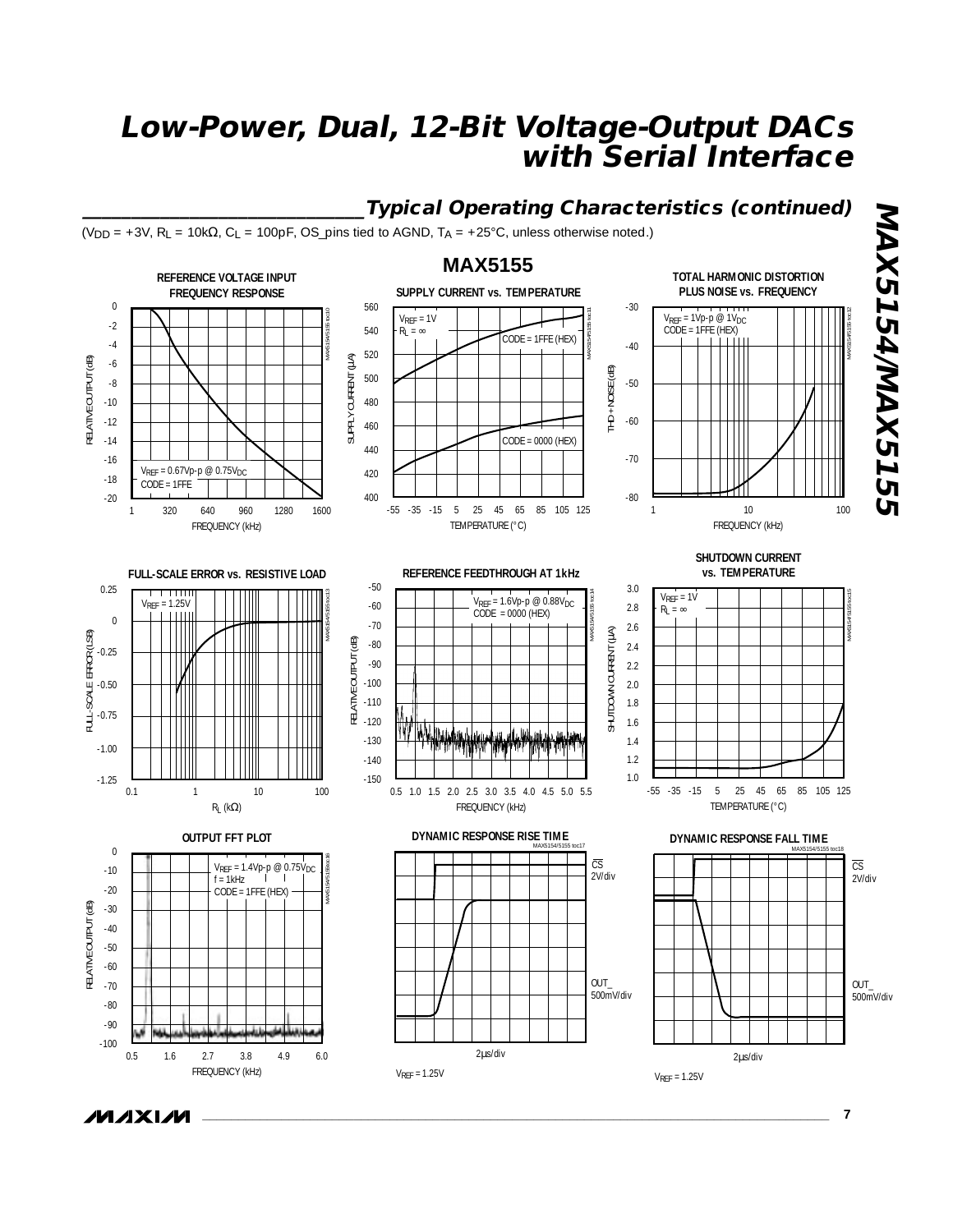### **\_\_\_\_\_\_\_\_\_\_\_\_\_\_\_\_\_\_\_\_\_\_\_\_\_\_\_\_\_Typical Operating Characteristics (continued)**

 $(V_{DD} = +5V$  (MAX5154),  $V_{DD} = +3V$  (MAX5155), R<sub>L</sub> = 10k $\Omega$ , C<sub>L</sub> = 100pF, OS\_ pins tied to AGND, unless otherwise noted.)

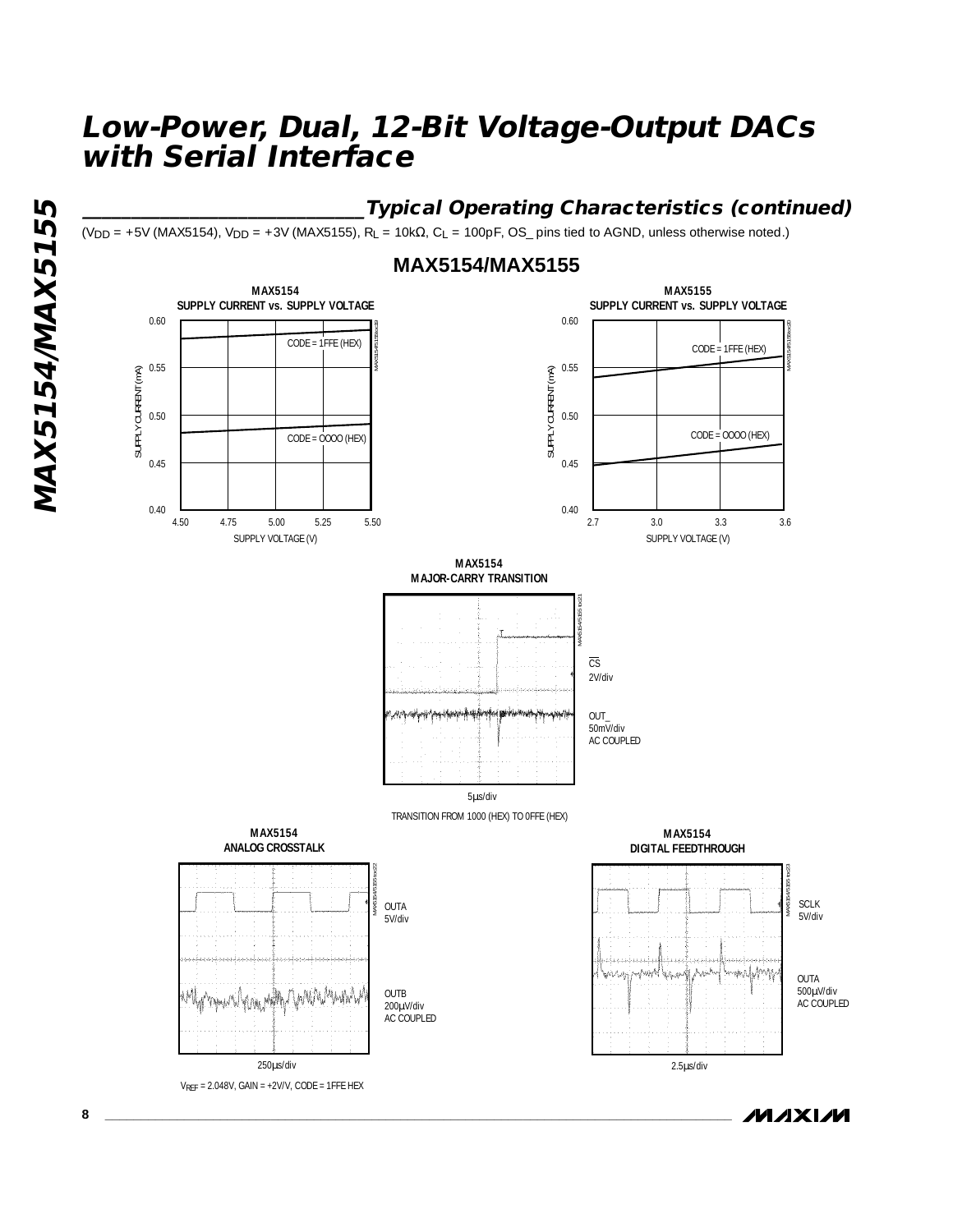REF\_ AGND

| PIN                      | <b>NAME</b>            | <b>FUNCTION</b>                                                                  |
|--------------------------|------------------------|----------------------------------------------------------------------------------|
| 1                        | <b>AGND</b>            | Analog Ground                                                                    |
| $\overline{\mathcal{L}}$ | <b>OUTA</b>            | DAC A Output Voltage                                                             |
| 3                        | <b>OSA</b>             | DAC A Offset Adjustment                                                          |
| $\overline{4}$           | <b>RFFA</b>            | Reference for DAC A                                                              |
| 5                        | $\overline{\text{CL}}$ | Active-Low Clear Input. Resets all reg-<br>isters to zero. DAC outputs go to 0V. |
| 6                        | $\overline{\text{CS}}$ | Chip-Select Input                                                                |
| $\overline{7}$           | <b>DIN</b>             | Serial-Data Input                                                                |
| 8                        | <b>SCLK</b>            | Serial Clock Input                                                               |
| 9                        | <b>DGND</b>            | Digital Ground                                                                   |
| 10                       | <b>DOUT</b>            | Serial-Data Output                                                               |
| 11                       | <b>UPO</b>             | User-Programmable Output                                                         |
| 12                       | <b>PDL</b>             | Power-Down Lockout. The device can-<br>not be powered down when PDL is low.      |
| 13                       | <b>RFFB</b>            | Reference for DAC B                                                              |
| 14                       | <b>OSB</b>             | DAC B Offset Adjustment                                                          |
| 15                       | <b>OUTB</b>            | DAC B Output Voltage                                                             |
| 16                       | V <sub>DD</sub>        | Positive Power Supply                                                            |

#### **\_\_\_\_\_\_\_\_\_\_\_\_\_\_\_\_\_\_\_\_\_Pin Description**

# SHOWN FOR ALL 1s ON DAC Figure 1. Simplified DAC Circuit Diagram

#### $V$ OUT = (VRFF x NB / 4096) x 2

D0 D9 D10 D11

2R 2R 2R 2R 2R

R *c* R R

where NB is the numeric value of the DAC's binary input code (0 to 4095) and VREF is the reference voltage.

The reference input impedance ranges from  $14k\Omega$  (1554 hex) to several giga ohms (with an input code of 0000 hex). The reference input capacitance is code dependent and typically ranges from 15pF with an input code of all zeros to 50pF with a full-scale input code.

### **Output Amplifier**

The output amplifiers on the MAX5154/MAX5155 have internal resistors that provide for a gain of +2V/V when OS\_ is connected to AGND. These resistors are trimmed to minimize gain error. The output amplifiers have a typical slew rate of 0.75V/µs and settle to 1/2LSB within 15μs, with a load of 10kΩ in parallel with 100pF. Loads less than  $2k\Omega$  degrade performance.

The OS\_ pin can be used to produce an adjustable offset voltage at the output. For instance, to achieve a 1V offset, apply -1V to the OS\_ pin to produce an output range from 1V to  $(1V + V_{REF} \times 2)$ . Note that the DAC's output range is still limited by the maximum output voltage specification.

#### **Power-Down Mode**

The MAX5154/MAX5155 feature a software-programmable shutdown mode that reduces the typical supply current to 2µA. The two DACs can be shutdown independently, or simultaneously using the appropriate programming command. Enter shutdown mode by writing the appropriate input-control word (Table 1). In shutdown mode, the reference inputs and amplifier outputs become high impedance, and the serial interface remains active. Data in the input registers is

### **\_\_\_\_\_\_\_\_\_\_\_\_\_\_\_Detailed Description**

The MAX5154/MAX5155 dual, 12-bit, voltage-output DACs are easily configured with a 3-wire serial interface. These devices include a 16-bit data-in/data-out shift register, and each DAC has a double-buffered input composed of an input register and a DAC register (see Functional Diagram). In addition, trimmed internal resistors produce an internal gain of +2V/V that maximizes output voltage swing. The amplifier's offset-adjust pin allows for a DC shift in the DAC's output.

Both DACs use an inverted R-2R ladder network that produces a weighted voltage proportional to the input voltage value. Each DAC has its own reference input to facilitate independent full-scale values. Figure 1 depicts a simplified circuit diagram of one of the two DACs.

### **Reference Inputs**

The reference inputs accept both AC and DC values with a voltage range extending from  $0V$  to  $(V_{DD} - 1.4V)$ . Determine the output voltage using the following equation  $(OS_$  = AGND):



 $OUIT$ 

OS\_

R

R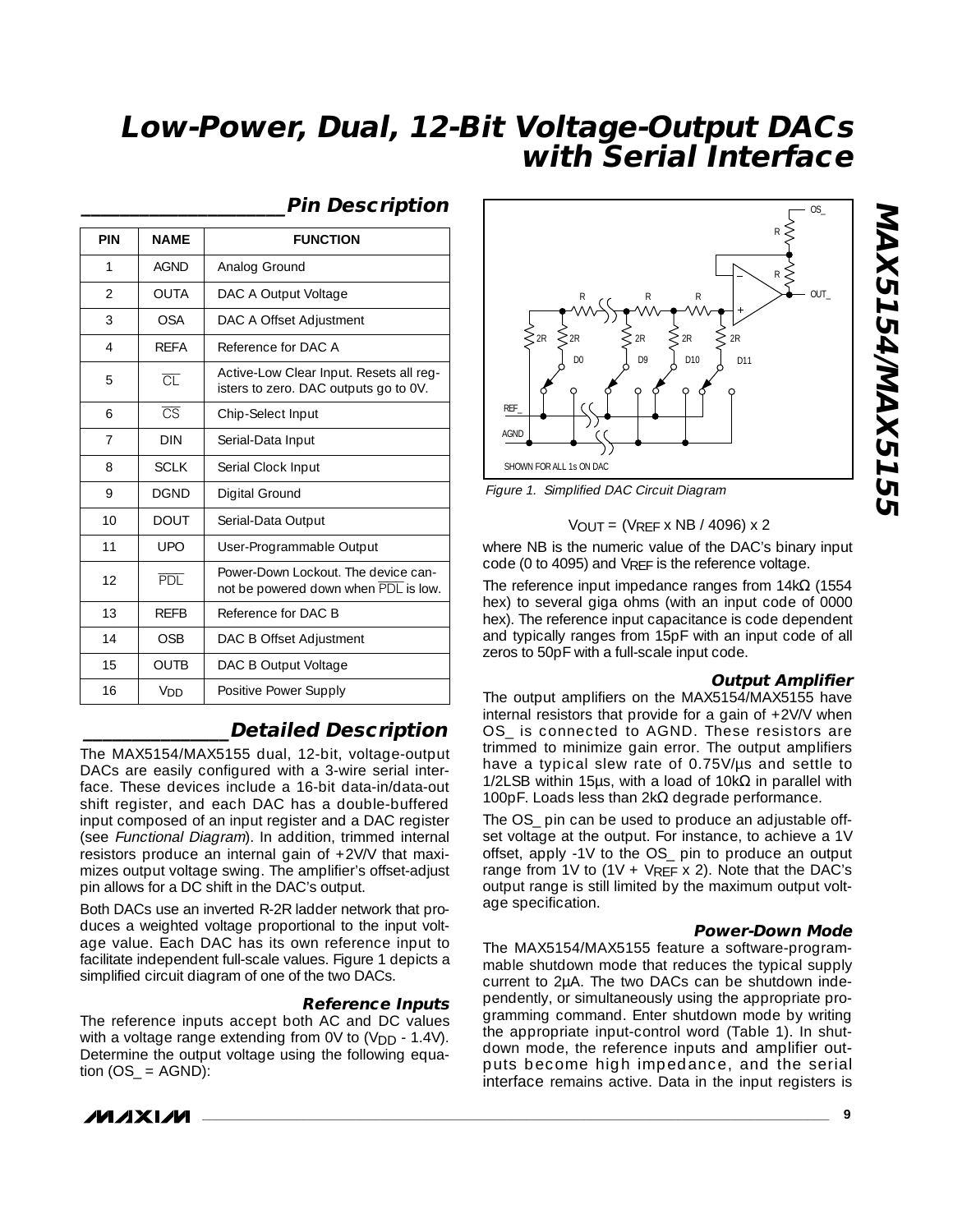|                |                |               | <b>16-BIT SERIAL WORD</b> |                |                                                                                                                                             |
|----------------|----------------|---------------|---------------------------|----------------|---------------------------------------------------------------------------------------------------------------------------------------------|
| A <sub>0</sub> | C <sub>1</sub> | $_{\rm CO}$   | D11D0<br>(MSB)<br>(LSB)   | S <sub>0</sub> | <b>FUNCTION</b>                                                                                                                             |
| $\mathbf{O}$   | $\Omega$       | $\mathbf{1}$  | 12-bit DAC data           | $\mathbf{O}$   | Load input register A; DAC registers are unchanged.                                                                                         |
| $\mathbf{1}$   | $\Omega$       | $\mathbf{1}$  | 12-bit DAC data           | $\Omega$       | Load input register B; DAC registers are unchanged.                                                                                         |
| $\Omega$       | $\mathbf{1}$   | $\Omega$      | 12-bit DAC data           | $\Omega$       | Load input register A; all DAC registers are updated.                                                                                       |
| $\mathbf{1}$   | $\mathbf{1}$   | $\mathbf 0$   | 12-bit DAC data           | $\mathbf{O}$   | Load input register B; all DAC registers are updated.                                                                                       |
| $\Omega$       | 1              | $\mathbf{1}$  | 12-bit DAC data           | $\Omega$       | Load all DAC registers from the shift register<br>(start up both DACs with new data.).                                                      |
| 1              | 0              | $\mathbf 0$   | XXXXXXXXXXXX              | 0              | Update both DAC registers from their respective input registers<br>(start up both DACs with data previously stored in the input registers). |
| $\mathbf{1}$   | $\mathbf{1}$   | $\mathbf{1}$  | XXXXXXXXXXXX              | $\mathbf{O}$   | Shut down both DACs (provided $\overline{PDL} = 1$ ).                                                                                       |
| $\Omega$       | $\Omega$       | $\Omega$      | 0 0 1 x xxxxxxxx          | $\Omega$       | Update DAC register A from input register A<br>(start up DAC A with data previously stored in input register A).                            |
| $\mathbf{O}$   | 0              | $\mathbf 0$   | 1 0 1 x xxxxxxxx          | $\overline{0}$ | Update DAC register B from input register B<br>(start up DAC B with data previously stored in input register B).                            |
| $\Omega$       | $\Omega$       | $\mathbf{0}$  | 1 1 0 x xxxxxxxx          | $\mathbf{O}$   | Shut down DAC A (provided $\overline{PDL}$ = 1).                                                                                            |
| $\Omega$       | $\Omega$       | $\mathbf{O}$  | 1 1 1 x xxxxxxxx          | $\Omega$       | Shut down DAC B (provided $\overline{PDL} = 1$ ).                                                                                           |
| $\Omega$       | $\Omega$       | $\Omega$      | $0$ 1 $0$ x $xxxxxxxx$    | $\Omega$       | UPO goes low (default).                                                                                                                     |
| $\Omega$       | $\Omega$       | $\Omega$      | 0 1 1 x xxxxxxxx          | $\Omega$       | UPO goes high.                                                                                                                              |
| $\Omega$       | $\Omega$       | $\Omega$      | $1001$ xxxxxxxx           | $\Omega$       | Mode 1, DOUT clocked out on SCLK's rising edge.                                                                                             |
| $\Omega$       | $\Omega$       | $\mathcal{O}$ | 1 0 0 0 XXXXXXX           | $\mathbf{O}$   | Mode 0, DOUT clocked out on SCLK's falling edge (default).                                                                                  |
| $\Omega$       | $\Omega$       | $\Omega$      | 0 0 0 x xxxxxxx           | $\Omega$       | No operation (NOP).                                                                                                                         |

### **Table 1. Serial-Interface Programming Commands**

 $x = Don't care$ 

**Note:** D11, D10, D9, and D8 become control bits when A0, C1, and C0 = 0. S0 is a sub bit, always zero.



Figure 2. Connections for Microwire

saved, allowing the MAX5154/MAX5155 to recall the output state prior to entering shutdown when returning to normal mode. Exit shutdown by recalling the previous condition or by updating the DAC with new information. When returning to normal operation (exiting shutdown), wait 20µs for output stabilization.

#### **Serial Interface**

The MAX5154/MAX5155 3-wire serial interface is compatible with both Microwire (Figure 2) and SPI/QSPI (Figure 3) serial-interface standards. The 16-bit serial input word consists of an address bit, two control bits, 12 bits of data (MSB to LSB), and one sub bit as shown in Figure 4. The address and control bits determine the MAX5154/ MAX5155's response, as outlined in Table 1.

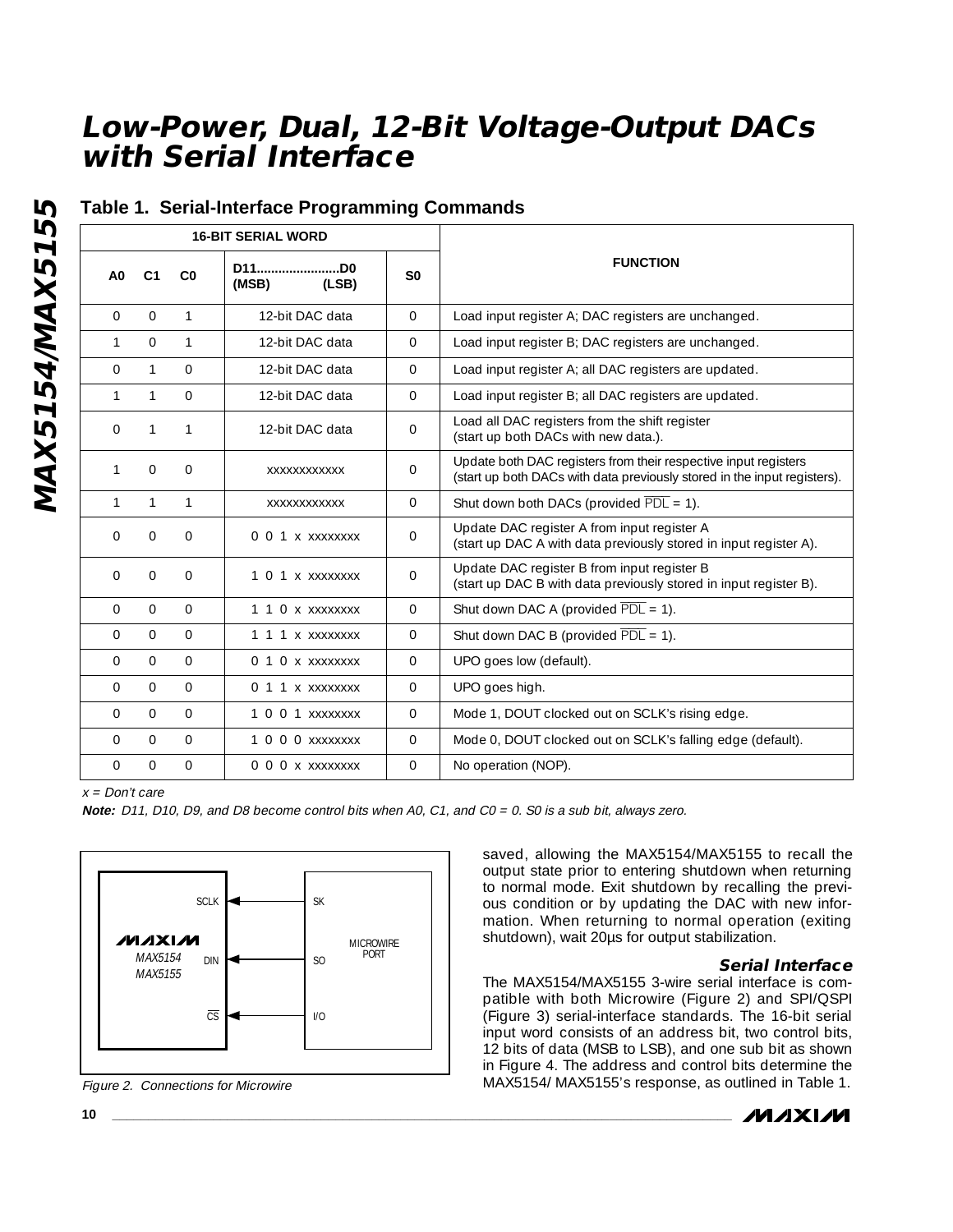

Figure 3. Connections for SPI/QSPI

| MSB.                                           |              |                |            |  |  |  |  |
|------------------------------------------------|--------------|----------------|------------|--|--|--|--|
| 16 Bits of Serial Data ————                    |              |                |            |  |  |  |  |
| <b>Address Bits</b>                            | Control Bits | MSBDataBitsLSB | <b>SUB</b> |  |  |  |  |
| AΩ                                             | $C1$ , $C0$  | D11D0          | SΩ         |  |  |  |  |
| -1 Address/2 Control Bits - - - 12 Data Bits - |              |                |            |  |  |  |  |

Figure 4. Serial-Data Format

The MAX5154/MAX5155's digital inputs are double buffered, which allows any of the following: loading the input register(s) without updating the DAC register(s), updating the DAC register(s) from the input register(s), or updating the input and DAC registers concurrently. The address and control bits allow the DACs to act independently.

Send the 16-bit data as one 16-bit word (QSPI) or two 8-bit packets (SPI, Microwire), with  $\overline{\text{CS}}$  low during this period. The address and control bits determine which register will be updated, and the state of the registers when exiting shutdown. The 3-bit address/control determines the following:

- registers to be updated
- clock edge on which data is to be clocked out via the serial-data output (DOUT)
- state of the user-programmable logic output
- configuration of the device after shutdown.

The general timing diagram of Figure 5 illustrates how data is acquired. Driving  $\overline{CS}$  low enables the device to receive data. Otherwise, the interface control circuitry is disabled. With  $\overline{\text{CS}}$  low, data at DIN is clocked into the register on the rising edge of SCLK. As CS goes high, data is latched into the input and/or DAC registers depending on the address and control bits. The maximum clock frequency guaranteed for proper operation is 10MHz. Figure 6 depicts a more detailed timing diagram of the serial interface.



Figure 5. Serial-Interface Timing Diagram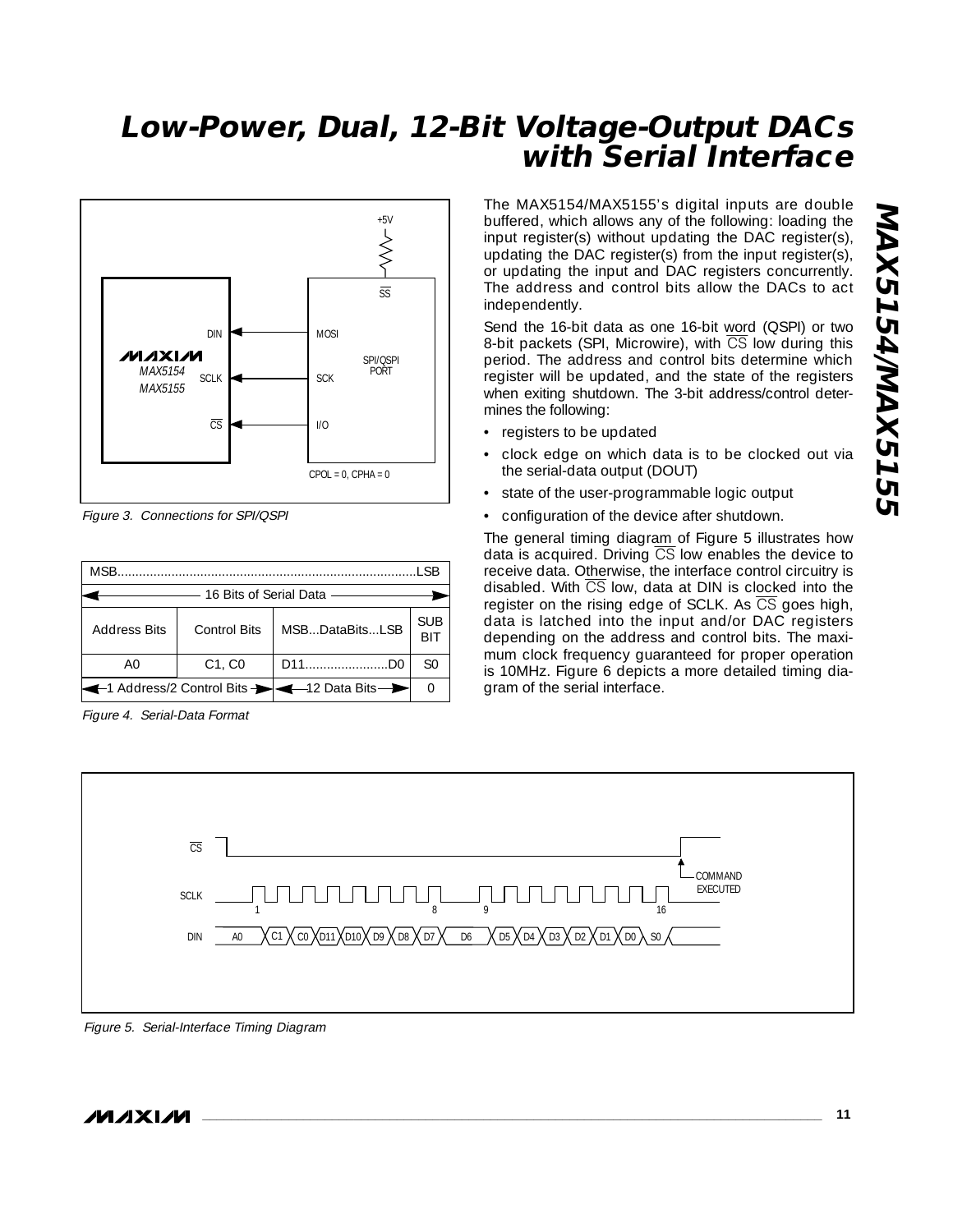

Figure 6. Detailed Serial-Interface Timing Diagram



Figure 7. Daisy Chaining MAX5154/MAX5155s



Figure 8. Multiple MAX5154/MAX5155s Sharing a Common DIN Line

**MAX5154/MAX5155**

MAX5154/MAX5155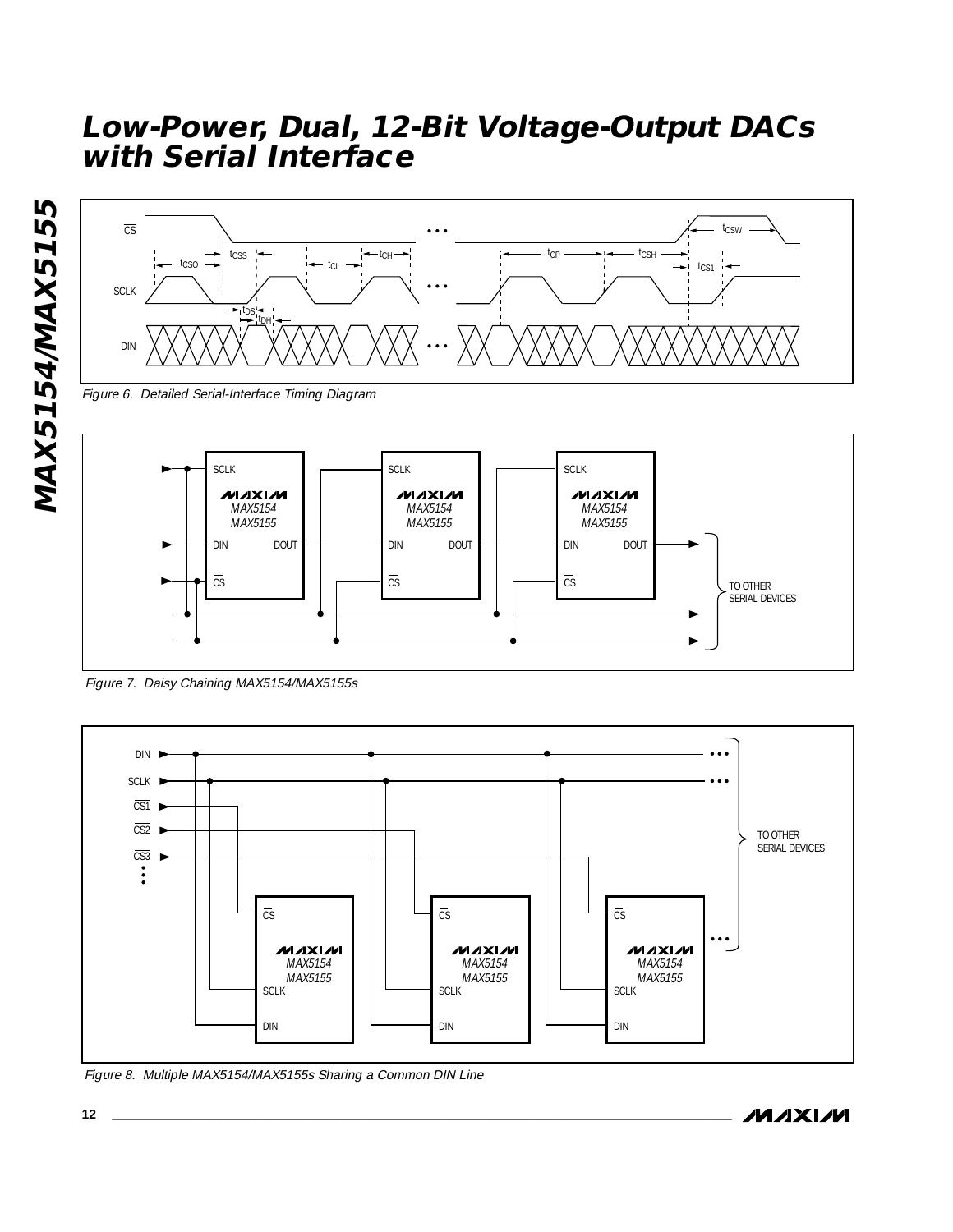### **Serial-Data Output**

The serial-data output, DOUT, is the internal shift register's output. DOUT allows for daisy chaining of devices and data readback. The MAX5154/MAX5155 can be programmed to shift data out of DOUT on SCLK's falling edge (Mode 0) or on the rising edge (Mode 1). Mode 0 provides a lag of 16 clock cycles, which maintains compatibility with SPI/QSPI and Microwire interfaces. In Mode 1, the output data lags 15.5 clock cycles. On power-up, the device defaults to Mode 0.

#### **User-Programmable Logic Output (UPO)**

UPO allows an external device to be controlled through the serial interface (Table 1), thereby reducing the number of microcontroller I/O pins required. On powerup, UPO is low.

#### **Power-Down Lockout Input (**PDL**)**

The power-down lockout pin (PDL) disables software shutdown when low. When in shutdown, transitioning PDL from high to low wakes up the part with the output set to the state prior to shutdown. PDL can also be used to asynchronously wake up the device.

#### **Daisy Chaining Devices**

Any number of MAX5154/MAX5155s can be daisy chained by connecting the DOUT pin of one device to the DIN pin of the following device in the chain (Figure 7).

Since the MAX5154/MAX5155's DOUT pin has an internal active pull-up, the DOUT sink/source capability determines the time required to discharge/charge a capacitive load. Refer to the digital output V<sub>OH</sub> and V<sub>OL</sub> specifications in the Electrical Characteristics.

Figure 8 shows an alternate method of connecting several MAX5154/MAX5155s. In this configuration, the data bus is common to all devices; data is not shifted through a daisy chain. More I/O lines are required in this configuration because a dedicated chip-select input  $(\overline{CS})$  is required for each IC.

### **\_\_\_\_\_\_\_\_\_\_Applications Information**

#### **Unipolar Output**

Figure 9 shows the MAX5154/MAX5155 configured for unipolar, rail-to-rail operation with a gain of +2V/V. The MAX5154 can produce a 0V to 4.096V output with 2.048V reference (Figure 9), while the MAX5155 can produce a range of 0V to 2.5V with a 1.25V reference. Table 2 lists the unipolar output codes. An offset to the output can be achieved by connecting a voltage to OS\_, as shown in Figure 10. By applying  $V_{OS}$  = -1V, the output values will range between  $\overline{1}V$  and  $(1V +$  $V$ REF  $\times$  2).



Figure 9. Unipolar Output Circuit (Rail-to-Rail)





### **Table 2. Unipolar Code Table (Gain = +2)**

| <b>DAC CONTENTS</b><br>MSB<br>LSB | <b>ANALOG OUTPUT</b>                                         |
|-----------------------------------|--------------------------------------------------------------|
| 1111 1111 1111 (0)                | $+V_{REF} \left(\frac{4095}{4096}\right)$ x 2                |
| 1000 0000 0001 (0)                | $+V_{REF}$ $\left(\frac{2049}{4096}\right)$ x 2              |
| 1000 0000 0000 (0)                | + $V_{REF} \left( \frac{2048}{4096} \right)$ x 2 = $V_{REF}$ |
| $0111$ 1111 1111 (0)              | + $V_{REF}$ $\left(\frac{2047}{4096}\right)$ x 2             |
| 0000 0000 0001 (0)                | $+V_{REF}\left(\frac{1}{4096}\right)$ x 2                    |
| 0000 0000 0000 (0)                |                                                              |

**Note:** ( ) are for the sub bit.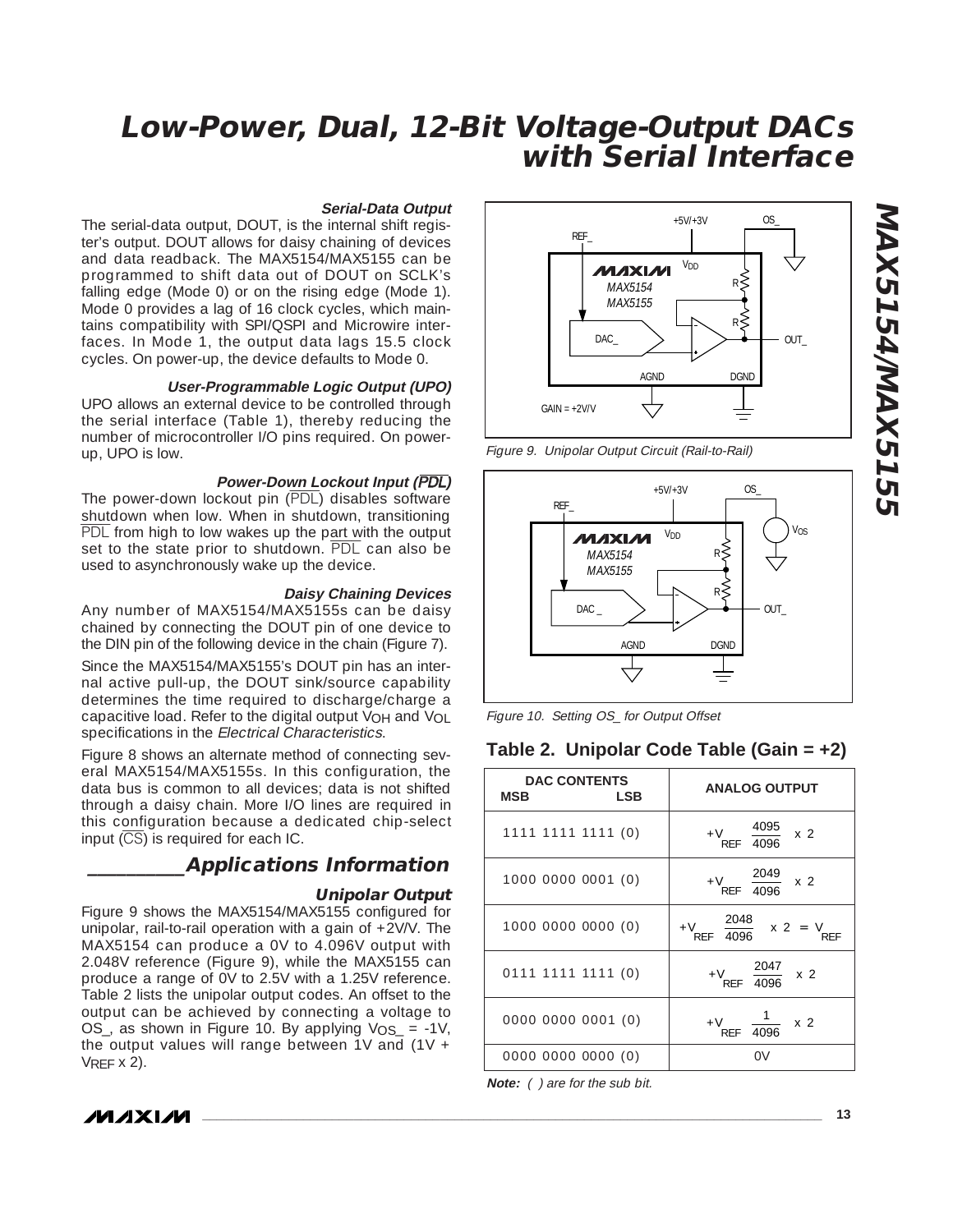### **Table 3. Bipolar Code Table**

| <b>DAC CONTENTS</b><br>MSB<br>LSB | <b>ANALOG OUTPUT</b>                                   |
|-----------------------------------|--------------------------------------------------------|
| 1111 1111 1 111 (0)               | + $V_{REF}$ $\left(\frac{2047}{2048}\right)$           |
| 1000 0000 0 001 (0)               | + $V_{REF}$ $\left(\frac{1}{2048}\right)$              |
| 1000 0000 0 000 (0)               | 0V                                                     |
| 0111 1111 1 111 (0)               | $-V_{REF}\left(\frac{1}{2048}\right)$                  |
| 0000 0000 0 001 (0)               | $-V_{REF}$ $\left(\frac{2047}{2048}\right)$            |
| 0000 0000 0 000 (0)               | $-V_{REF}$ $\left(\frac{2048}{2048}\right) = -V_{REF}$ |

**Note:** ( ) are for the sub bit.



Figure 11. Bipolar Output Circuit

### **Bipolar Output**

The MAX5154/MAX5155 can be configured for a bipolar output, as shown in Figure 11. The output voltage is given by the equation  $(OS = AGND)$ :

VOUT =  $VREF$   $((2 \times NB) / 4096) - 1]$ 

where NB represents the numeric value of the DAC's binary input code. Table 3 shows digital codes and the corresponding output voltage for Figure 11's circuit.

### **Using an AC Reference**

In applications where the reference has an AC signal component, the MAX5154/MAX5155 have multiplying capabilities within the reference input voltage range specifications. Figure 12 shows a technique for apply-



Figure 12. AC Reference Input Circuit



Figure 13. Digital Calibration

ing a sinusoidal input to REF\_, where the AC signal is offset before being applied to the reference input.

### **Harmonic Distortion and Noise**

The total harmonic distortion plus noise (THD+N) is typically less than -78dB at full scale with a 1Vp-p input swing at 5kHz. The typical -3dB frequency is 300kHz for both devices, as shown in the Typical Operating Characteristics.

#### **Digital Calibration and Threshold Selection**

Figure 13 shows the MAX5154/MAX5155 in a digital calibration application. With a bright light value applied to the photodiode (on), the DAC is digitally ramped until



MAX5154/MAX5155 **MAX5154/MAX5155**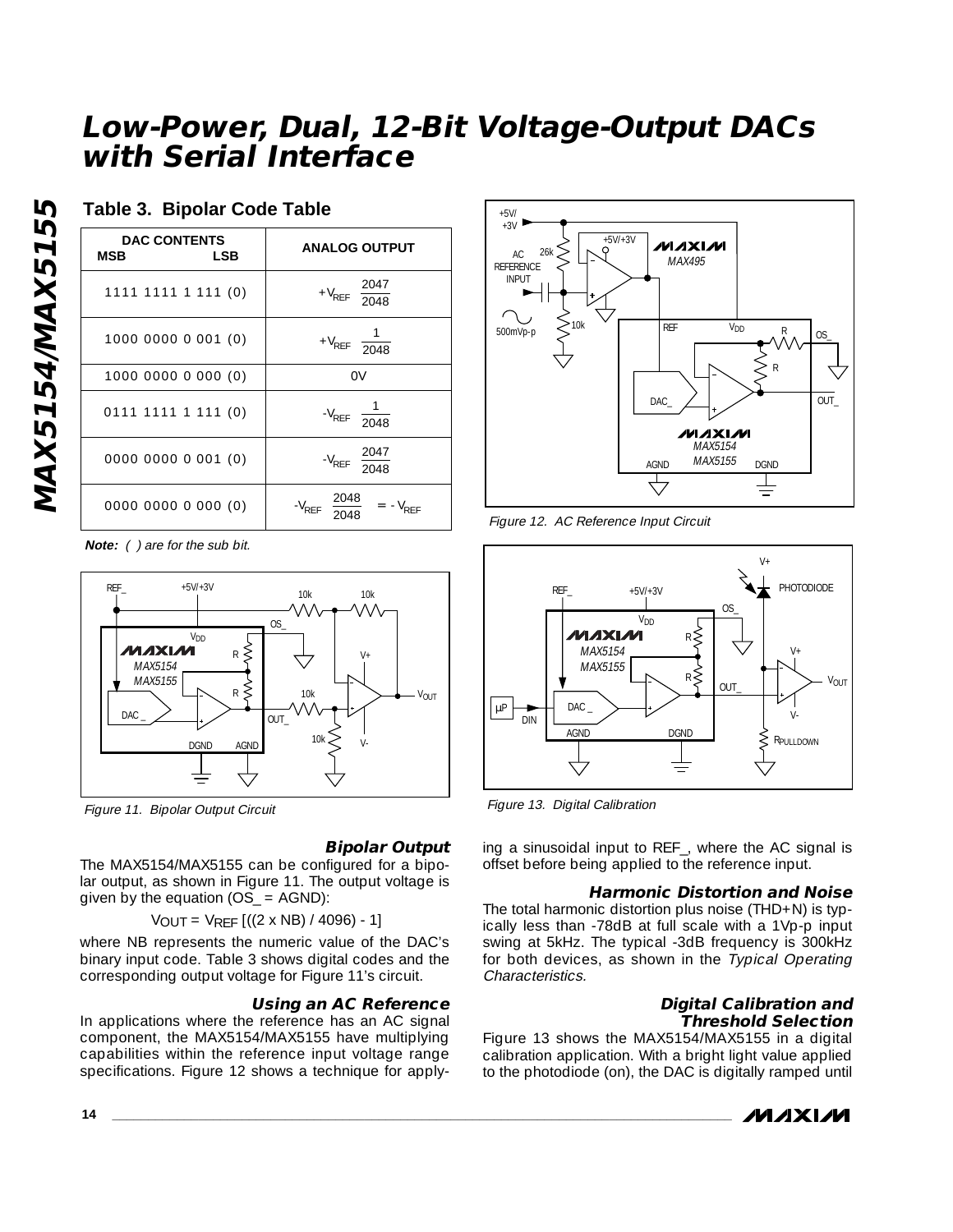

Figure 14. Digital Control of Gain and Offset

it trips the comparator. The microprocessor (µP) stores this "high" calibration value. Repeat the process with a dim light (off) to obtain the dark current calibration. The  $\mu$ P then programs the DAC to set an output voltage at the midpoint of the two calibrated values. Applications include tachometers, motion sensing, automatic readers, and liquid clarity analysis.

#### **Digital Control of Gain and Offset**

The two DACs can be used to control the offset and gain for curve-fitting nonlinear functions, such as transducer linearization or analog compression/expansion applications. The input signal is used as the reference for the gain-adjust DAC, whose output is summed with the output from the offset-adjust DAC. The relative weight of each DAC output is adjusted by R1, R2, R3, and R4 (Figure 14).

#### **Power-Supply Considerations**

On power-up, the input and DAC registers clear (set to zero code). For rated performance, VREF should be at least 1.4V below V<sub>DD</sub>. Bypass the power supply with a 4.7µF capacitor in parallel with a 0.1µF capacitor to AGND. Minimize lead lengths to reduce lead inductance.

#### **Grounding and Layout Considerations**

Digital and AC transient signals on AGND can create noise at the output. Connect AGND to the highest quality ground available. Use proper grounding techniques, such as a multilayer board with a low-inductance ground plane. Carefully lay out the traces between channels to reduce AC cross-coupling and crosstalk. Wire-wrapped boards and sockets are not recommended. If noise becomes an issue, shielding may be required.